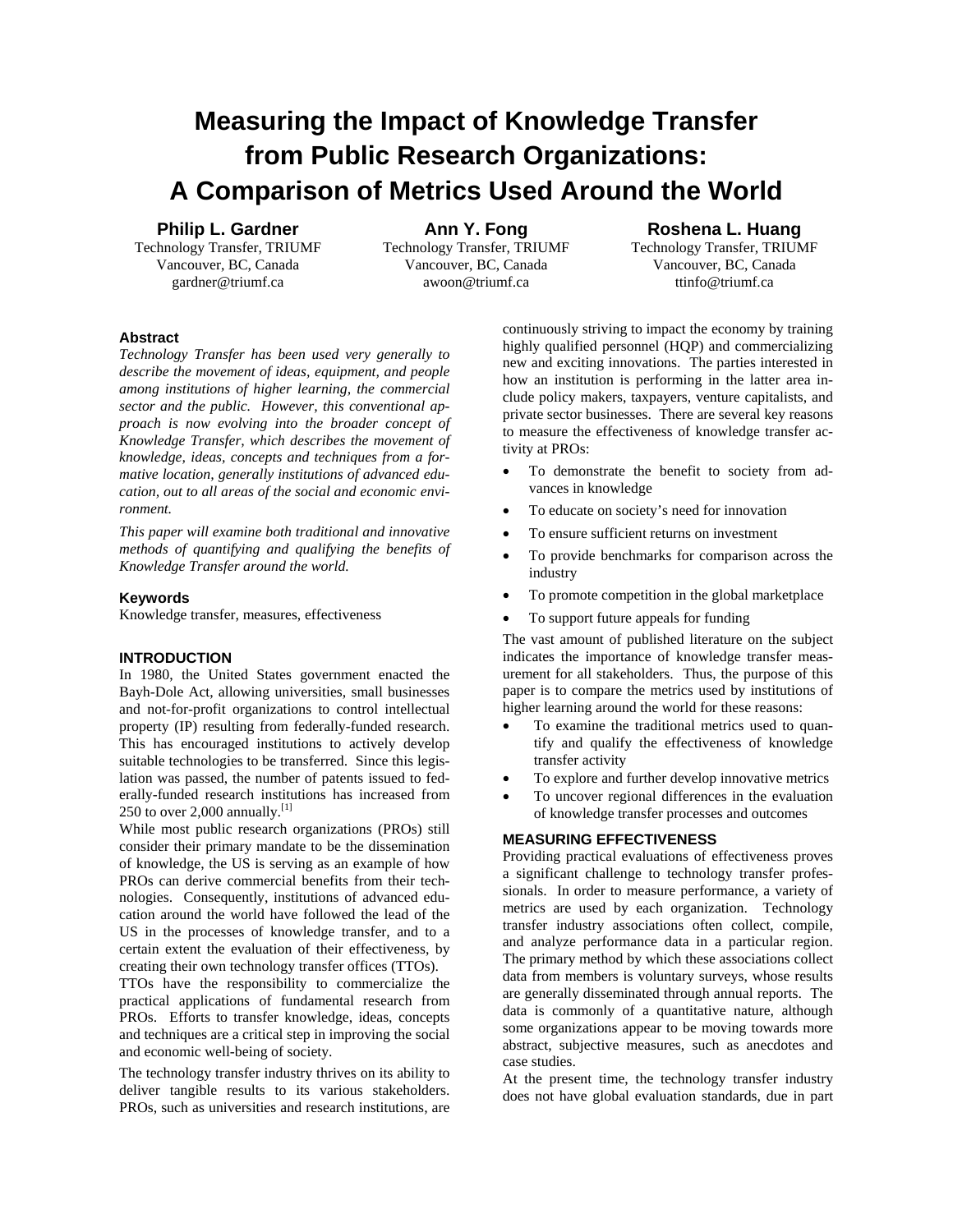to the lack of a central authority, within each jurisdiction, managing PROs and their industry liaison offices.

# **METHODOLOGY**

The data used in this paper were collected from a range of sources, including the annual surveys of AUTM, ASTP, and national statistics agencies. Various other associations, universities, research institutions, private sector businesses, and law firms were identified and contacted via e-mail and asked to supply a list of the metrics currently used in their organization. Next, the snowball method was used to generate additional responses; the initial contacts, considered experts in their fields, were asked to forward the e-mail request to other professionals or to suggest organizations that might be able to supply the requested information. Electronic journals were also consulted for relevant academic research. Respondents were then classified for analysis and comparison according to region.

# **FINDINGS**

#### **North America**

Headquartered in the US is the Association of University Technology Managers (AUTM), perhaps the most widely regarded industry association. AUTM functions predominantly in the US and Canada, but comprises several thousand global members. Many of the association's American and Canadian members participate in the annual licensing survey. This survey serves as the benchmark with which other associations compare data. The Alliance for Commercialization of Canadian Technology (ACCT) is the spin-off of AUTM created by Canadian members. ACCT is working with Statistics Canada, the national statistics agency, to develop standard measures that will ensure consistency in evaluations across Canadian PROs.

Furthermore, the governments of both Canada and the US have each created initiatives to support domestic R&D and the transfer of these innovations to the private sector. These funding agencies often require institutions to submit performance results on a regular basis.

In general, North American associations appear to provide the most widely used measures of knowledge transfer effectiveness. The primary metrics used by most PROs are:

- 1. Number of invention disclosures
- 2. Number of US patent applications
- 3. Number of licenses executed
- 4. Total income from licenses

5. Number of start-up companies formed Secondary metrics:

- 1. Value of sponsored research expenditures
- 2. Number of US patents issued
- 3. Number of active licenses
- 4. Total income from royalties
- 5. Number of full-time professionals in TTOs
- 6. Legal expenditures on protection of IP

In addition to these traditional measures, some TTOs also consider these aspects of knowledge transfer:

- 1. Ability to attract and retain distinguished, entrepreneurial faculty
- 2. Average faculty salary
- 3. Ability to attract outstanding graduate students
- 4. Contribution to the institutional reputation for innovation<sup>[2]</sup>

These results present an innovative look at the effectiveness of knowledge transfer activities. Items 1 and 2 of the preceding list are related in that average faculty salary is perceived to be an indicator of faculty quality. Likewise, the ability to attract high-quality graduate students suggests that the PROs and research conducted therein is reputable.

#### **Europe**

The Association of European Science and Technology Transfer Professionals (ASTP) is considered one of the primary industry groups in the region. ASTP counts several hundred global members, but unlike AUTM, it focuses on knowledge transfer activity in European countries. ASTP explicitly compares its survey to that of AUTM, although it acknowledges some issues that decrease the comparability of the two independent surveys.

The University Companies Association (UNICO) survey concentrates solely on university-industry linkages and thus does not include data from other federallyfunded research institutes. Each year, UNICO publishes its annual survey on university commercialization activity. Similar to ASTP, UNICO created its survey in view of the metrics used by AUTM.

The Pan-European Network of Knowledge Transfer Offices (ProTon) promotes the advancement of knowledge transfer in Europe through establishing good practices and providing networking opportunities for its members. In 2005, ProTon unveiled its first annual survey, which the association is confident will become the European equivalent of the AUTM survey.

ProTon's Ethical Forum is an opportunity for members to discuss the ethical issues associated with patenting acquired knowledge. The association offers the critique that the license model, in which PROs license their technologies to companies for sale and distribution around the world, is unsuccessful in Europe for a number of reasons. This is in contrast to the success of the license model in the US since the Bayh-Dole Act. The first reason is that many European countries have not adopted the US practice of ownership of results. For example, employees at many European PROs are allowed to retain the rights to their IP. These employees may lack the resources or interest to commercialize their technologies to the same extent as TTOs. Furthermore, European PROs face a significant challenge in the patenting process at the European Patent Office, which is much less efficient than that of the US Patent and Trademark Office. This idea has been echoed by other European organizations. Perhaps the most significant reason is that European industry has not been provided incentives to support domestic PROs. Consequently, most license agreements with PROs in Europe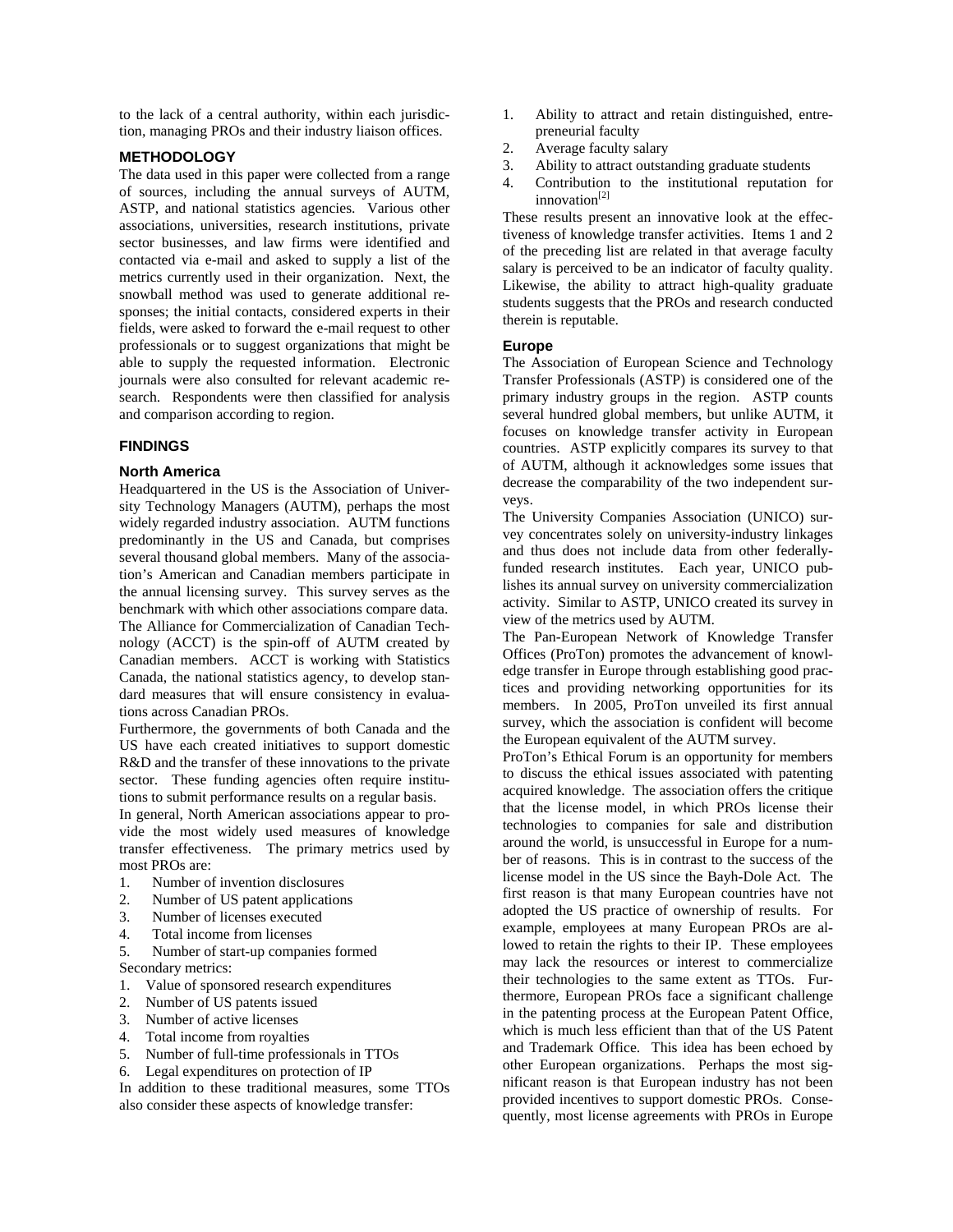are signed with foreign firms. $[3]$  However, it should be noted what constitutes "best practices" for US PROs may not necessarily work for those in Europe and other regions. We must also be cautious in our definition of success.

As the European surveys are based primarily on those from North America, it is not surprising to find that most measures used are unremarkable. However, Pro-Ton provides to its members a set of comprehensive guidelines with which knowledge transfer offices (KTOs) can evaluate their activities.

Some progressive metrics advocated by ProTon include:

- 1. Annual KTO operational budget (excluding financial resources for IP protection or seed capital)
- 2. Share of KTO budget by origin
- 3. Number of confidential disclosure agreements executed during the year to enable disclosure of PRO know-how
- 4. Number of material transfer agreements executed for material originating from the PRO
- 5. Number of licenses/options executed within the year based only on know-how
- 6. Licensee profile
	- a. Domestic SMEs
	- b. Domestic large companies
	- c. Foreign companies
- 7. Number of technical services executed and revenues deriving from these services
- 8. Number of public collaborative research project proposals submitted with KTO assistance
- 9. Spin-offs that have realized a capital increase during the year
- 10. Spin-offs that have ceased operation
- 11. Relationship between PRO and spin-off
- 12. Number of investments in PRO made within the year
- 13. Seed capital managed, invested within the year
- 14. Number of and revenue generated from companies and other entities that are clients/partners of the PRO in knowledge transfer activities serviced by its KTO

Item 6c would not be applicable to all PROs, as guidelines for licensing to foreign companies vary between organizations and regions.

### **Asia**

Few countries in Asia appear to have well-organized technology transfer industry associations that collect data on performance and effectiveness. The Asian and Pacific Centre for Transfer of Technology (APCTT) operates under the United Nations Economic and Social Commission for Asia and the Pacific, and serves to enhance knowledge transfer capabilities in the region. However, it is unclear if APCTT publishes a survey on knowledge transfer performance.

The areas in Asia on which this paper intends to focus are China, Japan, and Singapore; these countries are

considered to be the most prominent emerging players in the technology transfer industry in Asia at this time.

Although the technology transfer industry in Asia is growing at a rapid rate, it is still considered to be in its infancy and is therefore following the lead of other regions in its activities and evaluations. Our research failed to reveal any notable metrics of an innovative nature in Asian TTOs besides the number of national or provincial scientific awards garnered by the PRO.

Generally, it appears that TTOs in Asia use similar metrics to those outlined in the annual AUTM licensing survey. However, data gathered from organizations in Asia suggest that there are relatively fewer measures used compared to their North American and European counterparts. Common metrics include the abovementioned primary measures for North American knowledge transfer.

### **DISCUSSION**

Few organizations were able to provide a comprehensive list of metrics; most were brief, comprising only four or five measures. Although the original request for information sent to various organizations requested only a list of metrics, some respondents expressed a genuine interest in the study and were eager to be of assistance. As a result, we received written testimonials of the lack of success experienced in regards to accurately evaluating knowledge transfer activity.

Since there is no internationally recognized or accepted standard, the general consensus is that organizations are unsure of how to most accurately gauge the effectiveness of their knowledge transfer activity. A high number of respondents suggested that this is a widespread problem and indicated the desire to have a standard set of metrics with which an organization could compare itself to others in the industry. It is widely acknowledged that creating a standard set of metrics would be challenging, primarily because of the lack of consensus on what the measures should be and who should develop and enforce these measures.

While some technology owners perform commercialization activities in-house, others seek the services of external parties who specialize in technology transfer. These independent service providers often approach the evaluation of knowledge transfer effectiveness in a different way than their clients would. For example, these clients may be conglomerations of smaller departments, each of whom uses its own set of metrics to measure performance. Thus, the metrics used by different divisions within a single organization often reflect the varied objectives.

Interestingly, some organizations count the number of references to a research project in scientific literature as a measure of knowledge transfer effectiveness.

## **Case Study**

TRIUMF is a subatomic physics research laboratory operated by a consortium of Canadian universities, pri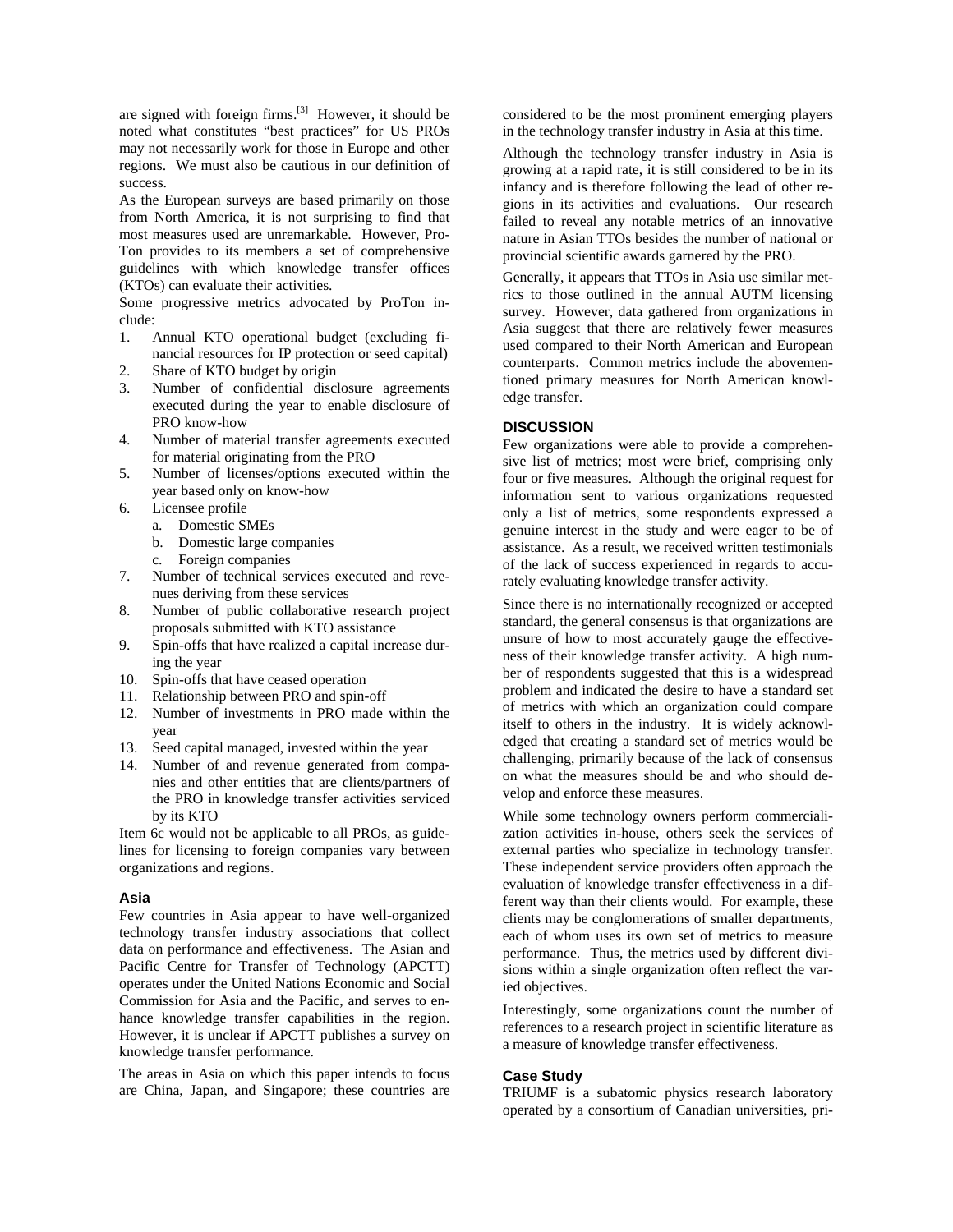marily under a contribution from the Canadian government. In addition to the basic research performed at the facilities, TRIUMF develops and commercializes practical applications of its technologies.

TRIUMF's funding agreement outlines its responsibility to "pursue activities designed to maximize the economic benefits to Canadian companies through the vigorous pursuit of technology transfer activities, contracts and procurement policies." This presents a conflict between the principal mandate to focus on basic research and the necessity to secure funding for these activities.

TRIUMF has adopted an approach to performance metrics based on output rather than input because of its focus on achievements instead of effort expended. Due to its obligations to the federal government, TRIUMF measures its knowledge transfer activity largely with quantifiable economic metrics. However, in addition to those commonly used by other PROs, the Technology Transfer Division at TRIUMF strives to use innovative measures of effectiveness. These non-traditional metrics include:

- 1. Number of students employed
- 2. Value of TRIUMF-sponsored Canadian conferences
- 3. Number of public visitors participating in tours of the TRIUMF facilities
- 4. Number of Saturday scientific lecture attendees
- 5. Number of industrial alliances with whom TRIUMF has interacted<sup>[4]</sup>

Items 3 to 5 were recently introduced to measure more intangible contributions to Canadian society and the economy through different means of communication. Although these metrics do not have an obvious impact on revenues, they are able to indicate the effective transfer of knowledge resulting from TRIUMF activities.

## **Limitations of Metrics**

Measuring the effectiveness of knowledge transfer solely within one's own organization is already a complicated, time-consuming process. Without a clear requirement outlined in the objectives of PROs to perform thorough measurement on a regular basis, the task can easily find itself a low priority.

The emphasis on the ability to quantify measures is not conducive to sharing anecdotal responses that may be useful in broadly assessing performance and in creating more relevant measures. Currently, the use of inconsistent metrics across organizations makes direct comparison essentially impossible. Although some measures use the number of employees or amount of research funding in dollars as denominators to create comparable ratios, there is still not one standard measure. Additionally, some metrics, including royalty income, are used despite their being a more accurate indicator of past successes than of current activities.

To further complicate the process of creating a standard set of metrics, broad measures are inherently biased. One issue is that there are often differences between organizations in their definitions of the measures, since there is much room for interpretation. For example, there may be an ambiguity in the counting of patents; if patent applications are filed or granted in multiple countries, the question exists if they should be counted for each instance. Measures may fail to distinguish between slight modifications of existing technologies and radical innovations. Furthermore, surveys are commonly distributed in English, although not all respondents have equal fluency.

Incentives play a key role in the decision of which measures will be employed; naturally, if the objective of an organization is to prove to its funding bodies that it is maximizing their return on investment, then the measures used will reflect the financial aspect of technology transfer rather than the process by which knowledge is disseminated in society. Consequently, the goal of PROs to conduct basic research often conflicts with the goal of their commercial partners to maximize profits. This results in a dichotomy between short-term and long-term focus; PROs strive to balance immediate commercialization—and in doing so, being accountable to their funding bodies—with advances in science that have the potential to benefit society.

The Organization for Economic Co-operation and Development (OECD) is an assembly of the governments of 30 member countries dedicated to democracy and the market economy. OECD's mission includes the promotion of policies to facilitate academia-industry collaborations. Membership comprises some of the world's most important economies, but with notable omissions; China, which OECD predicts will surpass Japan by the end of 2006 to become the world's second largest investor in R&D behind the United States, is not a member.

OECD identifies four fundamental problems encountered by organizations when attempting to measure the effectiveness of knowledge transfer activity:

- 1. Timing: the lapse between the completion of research and the effects on society
- 2. Attribution: crediting some portion of impact to the sources used in developing a new innovation
- 3. Appropriability: the difficulty in identifying all parties affected by the research
- 4. Inequality: skewed results from the lack of attention to contrasts in project size; most effects are ascribed to large-scale research<sup>[5]</sup>

These are significant impediments to the accurate, timely, and relevant evaluation of knowledge transfer activity and its impact on the economy and society.

# **RECOMMENDATIONS**

When measuring the effectiveness of knowledge transfer activity, it is important to consider these distinctions:

1. Inputs vs. outputs